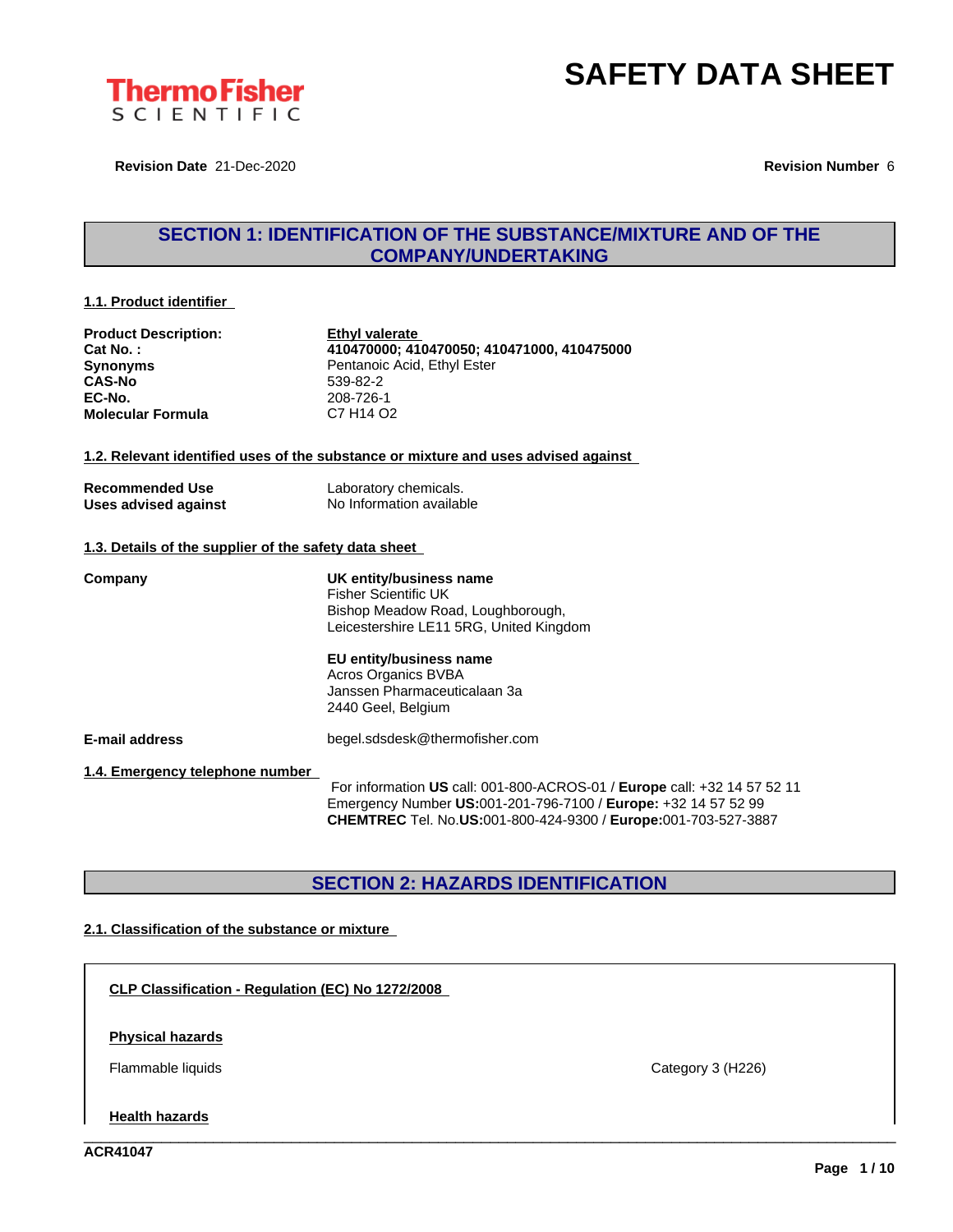Based on available data, the classification criteria are not met

### **Environmental hazards**

Based on available data, the classification criteria are not met

*Full text of Hazard Statements: see section 16*

#### **2.2. Label elements**



**Signal Word Warning**

**Hazard Statements** H226 - Flammable liquid and vapor

#### **Precautionary Statements**

P210 - Keep away from heat, hot surfaces, sparks, open flames and other ignition sources. No smoking

#### **2.3. Other hazards**

No information available

### **SECTION 3: COMPOSITION/INFORMATION ON INGREDIENTS**

#### **3.1. Substances**

| Component                   | <b>CAS-No</b> | EC-No.            | Weight % | CLP Classification - Regulation (EC) No<br>1272/2008 |
|-----------------------------|---------------|-------------------|----------|------------------------------------------------------|
| Pentanoic acid, ethyl ester | 539-82-2      | EEC No. 208-726-1 | >95      | Flam. Lig. 3 (H226)                                  |

*Full text of Hazard Statements: see section 16*

**SECTION 4: FIRST AID MEASURES**

#### **4.1. Description of first aid measures**

**General Advice If symptoms persist, call a physician. Eye Contact** Rinse immediately with plenty of water, also under the eyelids, for at least 15 minutes. Get medical attention.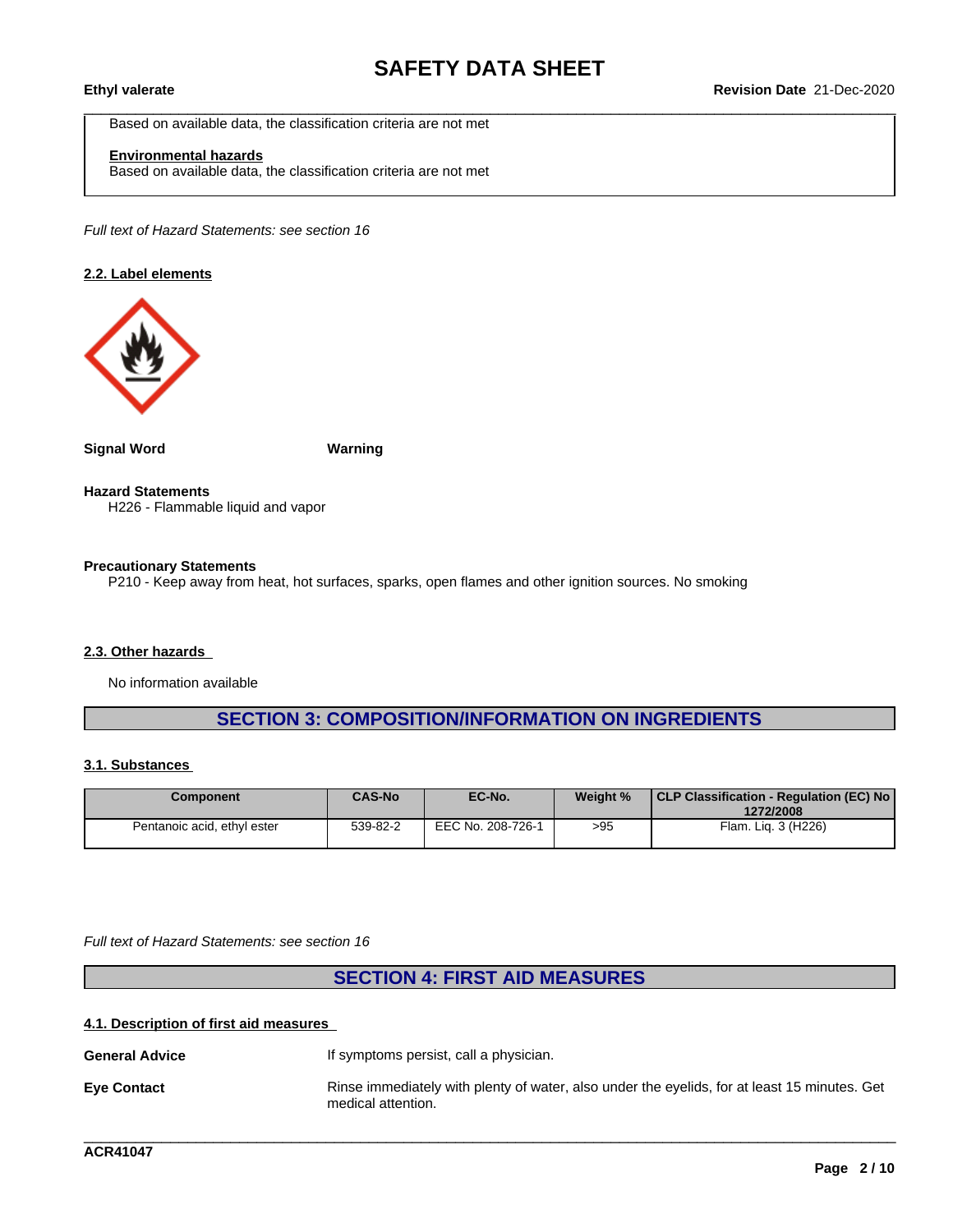| <b>Skin Contact</b>                                                             | Wash off immediately with plenty of water for at least 15 minutes. If skin irritation persists,<br>call a physician. |  |  |  |
|---------------------------------------------------------------------------------|----------------------------------------------------------------------------------------------------------------------|--|--|--|
| Ingestion                                                                       | Clean mouth with water and drink afterwards plenty of water.                                                         |  |  |  |
| <b>Inhalation</b>                                                               | Remove to fresh air. If not breathing, give artificial respiration. Get medical attention if<br>symptoms occur.      |  |  |  |
| Self-Protection of the First Aider                                              | No special precautions required.                                                                                     |  |  |  |
| 4.2. Most important symptoms and effects, both acute and delayed                |                                                                                                                      |  |  |  |
|                                                                                 | Difficulty in breathing. Symptoms of overexposure may be headache, dizziness, tiredness,<br>nausea and vomiting      |  |  |  |
| 4.3. Indication of any immediate medical attention and special treatment needed |                                                                                                                      |  |  |  |

**Notes to Physician** Treat symptomatically.

**SECTION 5: FIREFIGHTING MEASURES**

#### **5.1. Extinguishing media**

#### **Suitable Extinguishing Media**

Water spray, carbon dioxide (CO2), dry chemical, alcohol-resistant foam. Water mist may be used to cool closed containers.

**Extinguishing media which must not be used for safety reasons** No information available.

#### **5.2. Special hazards arising from the substance or mixture**

Flammable. Containers may explode when heated. Vapors may form explosive mixtures with air. Vapors may travel to source of ignition and flash back.

#### **Hazardous Combustion Products**

Thermal decomposition can lead to release of irritating gases and vapors.

#### **5.3. Advice for firefighters**

As in any fire, wear self-contained breathing apparatus pressure-demand, MSHA/NIOSH (approved or equivalent) and full protective gear.

### **SECTION 6: ACCIDENTAL RELEASE MEASURES**

#### **6.1. Personal precautions, protective equipment and emergency procedures**

Ensure adequate ventilation. Use personal protective equipment as required. Remove all sources of ignition. Take precautionary measures against static discharges.

#### **6.2. Environmental precautions**

Should not be released into the environment. See Section 12 for additional Ecological Information.

#### **6.3. Methods and material for containment and cleaning up**

Soak up with inert absorbent material. Keep in suitable, closed containers for disposal. Remove all sources of ignition. Use spark-proof tools and explosion-proof equipment.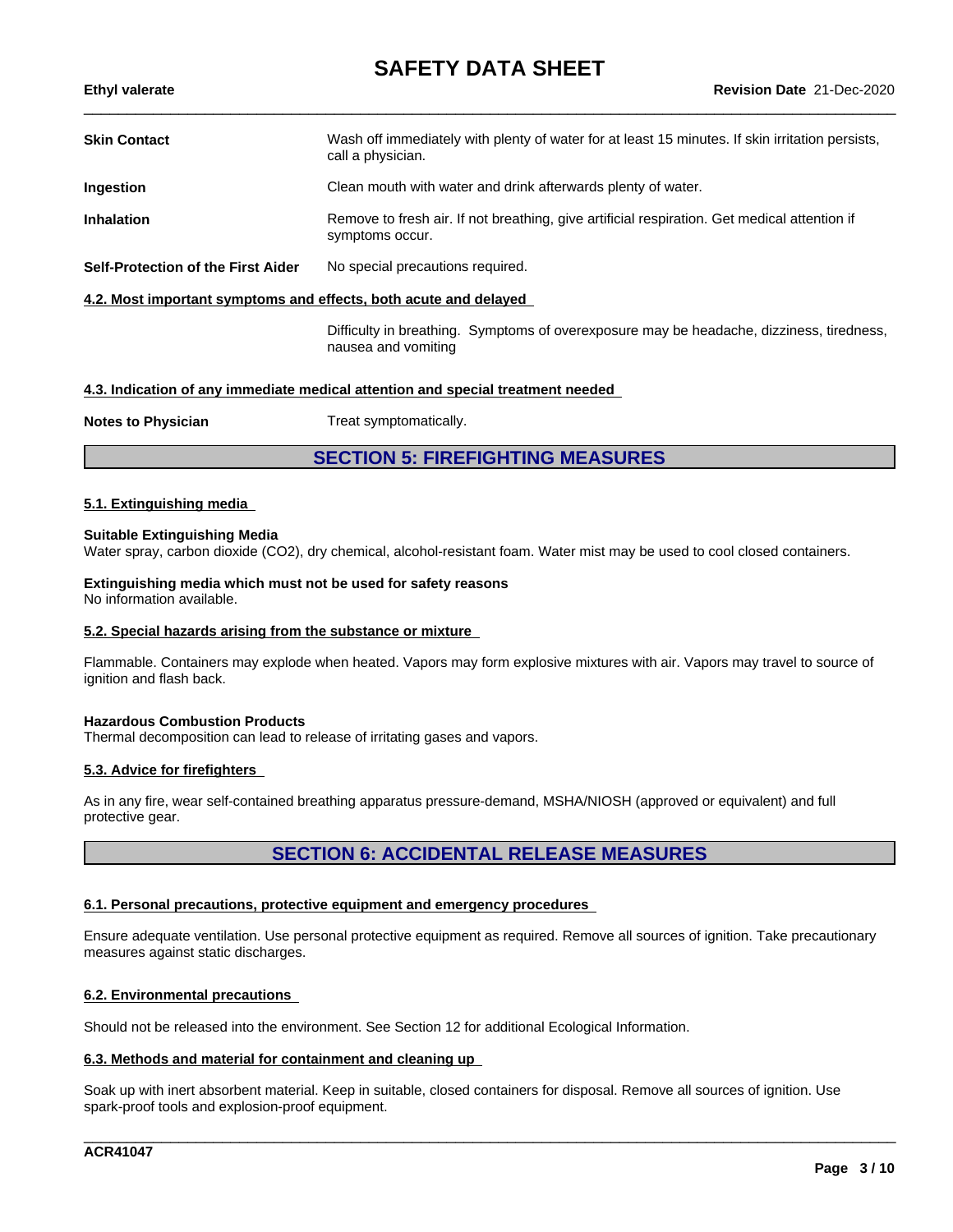#### **6.4. Reference to other sections**

Refer to protective measures listed in Sections 8 and 13.

### **SECTION 7: HANDLING AND STORAGE**

#### **7.1. Precautions for safe handling**

Wear personal protective equipment/face protection. Ensure adequate ventilation. Avoid ingestion and inhalation. Do not get in eyes, on skin, or on clothing. Keep away from open flames, hot surfaces and sources of ignition. Use only non-sparking tools. Take precautionary measures against static discharges.

#### **Hygiene Measures**

Handle in accordance with good industrial hygiene and safety practice. Keep away from food, drink and animal feeding stuffs. Do not eat, drink or smoke when using this product. Remove and wash contaminated clothing and gloves, including the inside, before re-use. Wash hands before breaks and after work.

#### **7.2. Conditions for safe storage, including any incompatibilities**

Keep in a dry, cool and well-ventilated place. Keep container tightly closed. Flammables area. Keep container tightly closed in a dry and well-ventilated place. Keep away from heat, sparks and flame.

**Technical Rules for Hazardous Substances (TRGS) 510 Storage Class (LGK) (Germany)** Class 3

#### **7.3. Specific end use(s)**

Use in laboratories

**SECTION 8: EXPOSURE CONTROLS/PERSONAL PROTECTION**

#### **8.1. Control parameters**

#### **Exposure limits**

This product, as supplied, does not contain any hazardous materials with occupational exposure limits established by the region specific regulatory bodies

#### **Biological limit values**

This product, as supplied, does not contain any hazardous materials with biological limits established by the region specific regulatory bodies

#### **Monitoring methods**

BS EN 14042:2003 Title Identifier: Workplace atmospheres. Guide for the application and use of procedures for the assessment of exposure to chemical and biological agents.

MDHS70 General methods for sampling airborne gases and vapours

MDHS 88 Volatile organic compounds in air. Laboratory method using diffusive samplers, solvent desorption and gas chromatography

MDHS 96 Volatile organic compounds in air - Laboratory method using pumped solid sorbent tubes, solvent desorption and gas chromatography

#### **Derived No Effect Level (DNEL)** No information available

| Route of exposure | Acute effects (local) | <b>Acute effects</b><br>(systemic) | <b>Chronic effects</b><br>(local) | <b>Chronic effects</b><br>(systemic) |  |
|-------------------|-----------------------|------------------------------------|-----------------------------------|--------------------------------------|--|
| Oral<br>Dermal    |                       |                                    |                                   |                                      |  |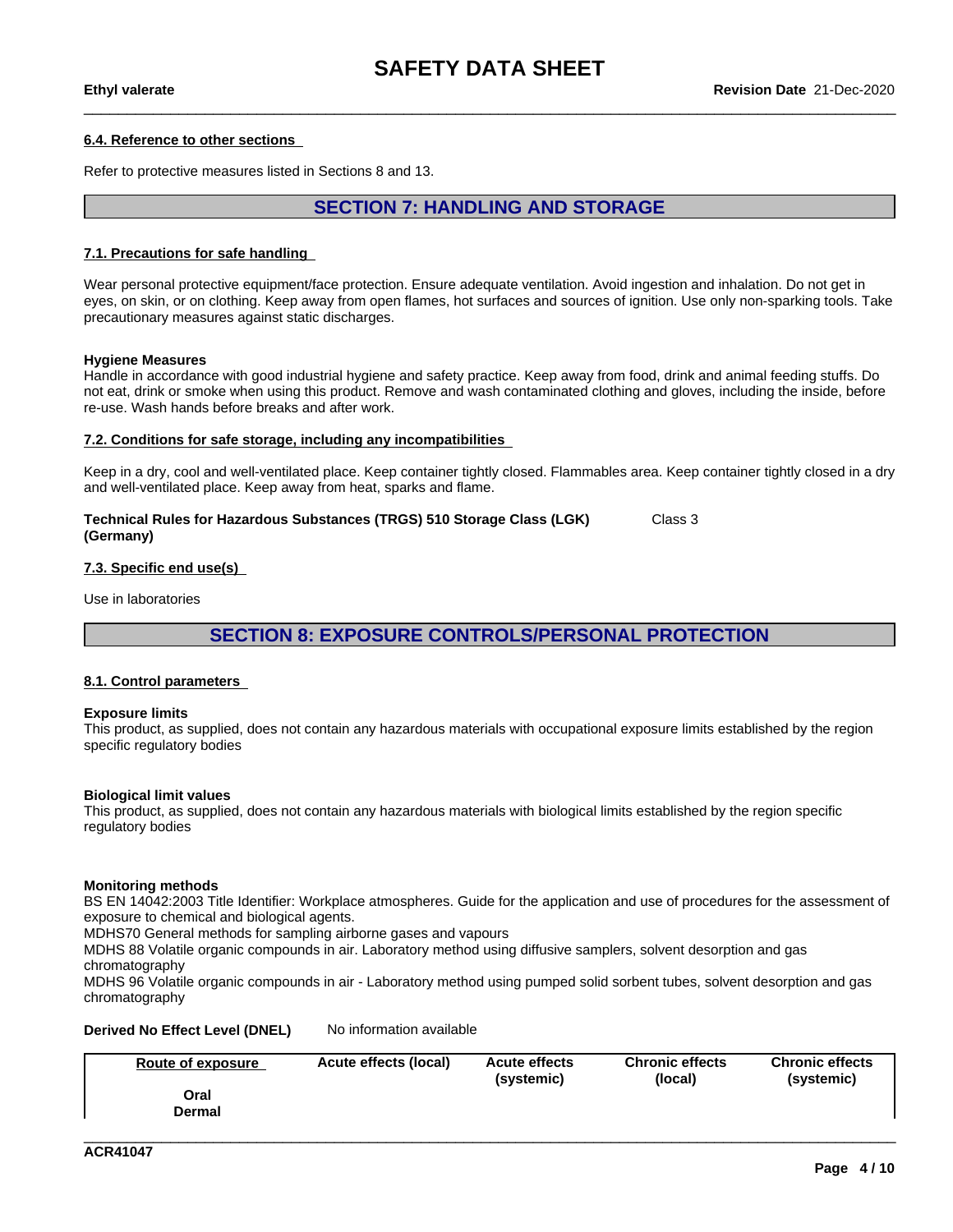**Inhalation**

**Predicted No Effect Concentration** No information available. **(PNEC)**

**Hand Protection** Protective gloves

#### **8.2. Exposure controls**

#### **Engineering Measures**

Ventilation systems. Ensure adequate ventilation, especially in confined areas. Use explosion-proof

electrical/ventilating/lighting/equipment.

Wherever possible, engineering control measures such as the isolation or enclosure of the process, the introduction of process or equipment changes to minimise release or contact, and the use of properly designed ventilation systems, should be adopted to control hazardous materials at source

| Wear safety glasses with side shields (or goggles) (European standard - EN 166) |
|---------------------------------------------------------------------------------|
|                                                                                 |

| .                          |                                          |                       |                    |                       |
|----------------------------|------------------------------------------|-----------------------|--------------------|-----------------------|
| Glove material             | <b>Breakthrough time Glove thickness</b> |                       | <b>EU standard</b> | Glove comments        |
| Nitrile rubber<br>Neoprene | See manufacturers<br>recommendations     |                       | EN 374             | (minimum requirement) |
| Natural rubber<br>PVC.     |                                          |                       |                    |                       |
| Skin and body protection   |                                          | Long sleeved clothing |                    |                       |

Inspect gloves before use.

Please observe the instructions regarding permeability and breakthrough time which are provided by the supplier of the gloves. (Refer to manufacturer/supplier for information)

Ensure gloves are suitable for the task: Chemical compatability, Dexterity, Operational conditions, User susceptibility, e.g. sensitisation effects, also take into consideration the specific local conditions under which the product is used, such as the danger of cuts, abrasion.

Remove gloves with care avoiding skin contamination.

| <b>Respiratory Protection</b> | No protective equipment is needed under normal use conditions.                                                                                         |
|-------------------------------|--------------------------------------------------------------------------------------------------------------------------------------------------------|
| Large scale/emergency use     | Use a NIOSH/MSHA or European Standard EN 136 approved respirator if exposure limits<br>are exceeded or if irritation or other symptoms are experienced |
| Small scale/Laboratory use    | Maintain adequate ventilation                                                                                                                          |

**Environmental exposure controls** No information available.

### **SECTION 9: PHYSICAL AND CHEMICAL PROPERTIES**

\_\_\_\_\_\_\_\_\_\_\_\_\_\_\_\_\_\_\_\_\_\_\_\_\_\_\_\_\_\_\_\_\_\_\_\_\_\_\_\_\_\_\_\_\_\_\_\_\_\_\_\_\_\_\_\_\_\_\_\_\_\_\_\_\_\_\_\_\_\_\_\_\_\_\_\_\_\_\_\_\_\_\_\_\_\_\_\_\_\_\_\_\_\_

#### **9.1. Information on basic physical and chemical properties**

| Liauid                   |
|--------------------------|
| Clear                    |
| No information available |
| No data available        |
| No data available        |
| No data available        |
| 145 °C / 293 °F          |
|                          |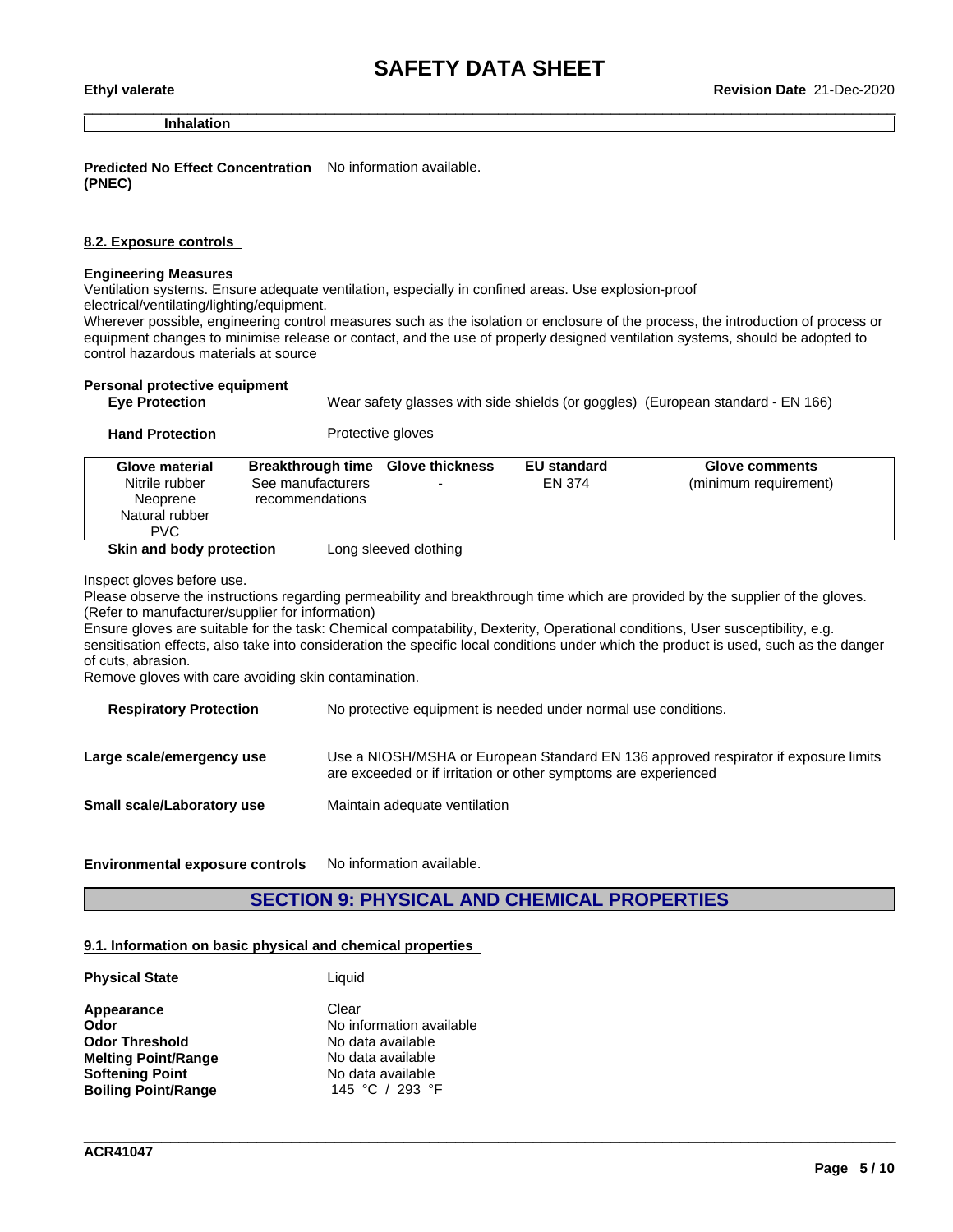| <b>Ethyl valerate</b>                          |                          | <b>Revision Date 21-Dec-2020</b>         |  |  |
|------------------------------------------------|--------------------------|------------------------------------------|--|--|
| <b>Flammability (liquid)</b>                   | Flammable                | On basis of test data                    |  |  |
| Flammability (solid,gas)                       | Not applicable           | Liquid                                   |  |  |
| <b>Explosion Limits</b>                        | No data available        |                                          |  |  |
| <b>Flash Point</b>                             | 37 °C / 98.6 °F          | <b>Method -</b> No information available |  |  |
| <b>Autoignition Temperature</b>                | No data available        |                                          |  |  |
| <b>Decomposition Temperature</b>               | No data available        |                                          |  |  |
| рH                                             | No information available |                                          |  |  |
| Viscosity                                      | No data available        |                                          |  |  |
| <b>Water Solubility</b>                        | No information available |                                          |  |  |
| Solubility in other solvents                   | No information available |                                          |  |  |
| <b>Partition Coefficient (n-octanol/water)</b> |                          |                                          |  |  |
| <b>Vapor Pressure</b>                          | No data available        |                                          |  |  |
| Density / Specific Gravity                     | 0.870                    |                                          |  |  |
| <b>Bulk Density</b>                            | Not applicable           | Liquid                                   |  |  |
| <b>Vapor Density</b>                           | 4.49                     | $(Air = 1.0)$                            |  |  |
| <b>Particle characteristics</b>                | (liquid) Not applicable  |                                          |  |  |
| 9.2. Other information                         |                          |                                          |  |  |

**Molecular Formula** C7 H14 O2<br>**Molecular Weight** 130.19 **Molecular Weight<br>Explosive Properties** explosive air/vapour mixtures possible

**SECTION 10: STABILITY AND REACTIVITY**

| 10.1. Reactivity                                              | None known, based on information available                        |  |  |  |  |  |  |
|---------------------------------------------------------------|-------------------------------------------------------------------|--|--|--|--|--|--|
| 10.2. Chemical stability                                      | Stable under recommended storage conditions.                      |  |  |  |  |  |  |
|                                                               | 10.3. Possibility of hazardous reactions                          |  |  |  |  |  |  |
| <b>Hazardous Polymerization</b><br><b>Hazardous Reactions</b> | No information available.<br>None under normal processing.        |  |  |  |  |  |  |
| 10.4. Conditions to avoid                                     | Keep away from open flames, hot surfaces and sources of ignition. |  |  |  |  |  |  |
| 10.5. Incompatible materials                                  | Strong reducing agents. Oxidizing agent.                          |  |  |  |  |  |  |

#### **10.6. Hazardous decomposition products**

Thermal decomposition can lead to release of irritating gases and vapors.

\_\_\_\_\_\_\_\_\_\_\_\_\_\_\_\_\_\_\_\_\_\_\_\_\_\_\_\_\_\_\_\_\_\_\_\_\_\_\_\_\_\_\_\_\_\_\_\_\_\_\_\_\_\_\_\_\_\_\_\_\_\_\_\_\_\_\_\_\_\_\_\_\_\_\_\_\_\_\_\_\_\_\_\_\_\_\_\_\_\_\_\_\_\_

### **SECTION 11: TOXICOLOGICAL INFORMATION**

#### **11.1. Information on hazard classes as defined in Regulation (EC) No 1272/2008**

| No acute toxicity information is available for this product |  |  |
|-------------------------------------------------------------|--|--|
|                                                             |  |  |
| No data available                                           |  |  |
| No data available                                           |  |  |
| No data available                                           |  |  |
|                                                             |  |  |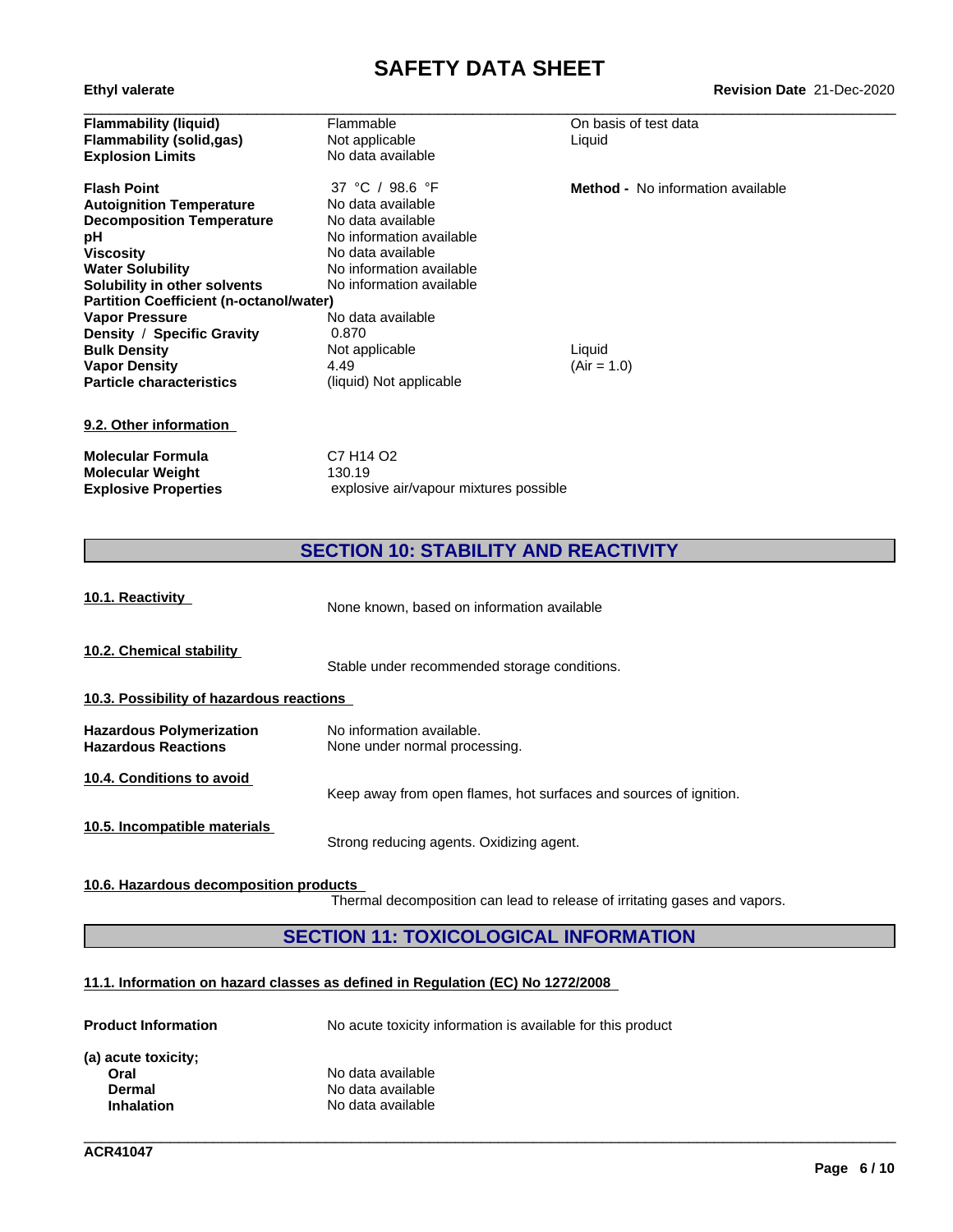| (b) skin corrosion/irritation;                                              | No data available                                                                                                       |
|-----------------------------------------------------------------------------|-------------------------------------------------------------------------------------------------------------------------|
| (c) serious eye damage/irritation;                                          | No data available                                                                                                       |
| (d) respiratory or skin sensitization;<br><b>Respiratory</b><br><b>Skin</b> | No data available<br>No data available                                                                                  |
| (e) germ cell mutagenicity;                                                 | No data available                                                                                                       |
| (f) carcinogenicity;                                                        | No data available                                                                                                       |
|                                                                             | There are no known carcinogenic chemicals in this product                                                               |
|                                                                             |                                                                                                                         |
| (g) reproductive toxicity;                                                  | No data available                                                                                                       |
| (h) STOT-single exposure;                                                   | No data available                                                                                                       |
|                                                                             |                                                                                                                         |
| (i) STOT-repeated exposure;                                                 | No data available                                                                                                       |
| <b>Target Organs</b>                                                        | No information available.                                                                                               |
| (j) aspiration hazard;                                                      | No data available                                                                                                       |
| delayed                                                                     | Symptoms / effects, both acute and Symptoms of overexposure may be headache, dizziness, tiredness, nausea and vomiting. |
|                                                                             |                                                                                                                         |

**11.2. Information on other hazards**

**Endocrine Disrupting Properties** Assess endocrine disrupting properties for human health. This product does not contain any known or suspected endocrine disruptors.

### **SECTION 12: ECOLOGICAL INFORMATION**

\_\_\_\_\_\_\_\_\_\_\_\_\_\_\_\_\_\_\_\_\_\_\_\_\_\_\_\_\_\_\_\_\_\_\_\_\_\_\_\_\_\_\_\_\_\_\_\_\_\_\_\_\_\_\_\_\_\_\_\_\_\_\_\_\_\_\_\_\_\_\_\_\_\_\_\_\_\_\_\_\_\_\_\_\_\_\_\_\_\_\_\_\_\_

**12.1. Toxicity Ecotoxicity effects** .

**12.2. Persistence and degradability** No information available

**12.3. Bioaccumulative potential** No information available

**12.4. Mobility in soil** No information available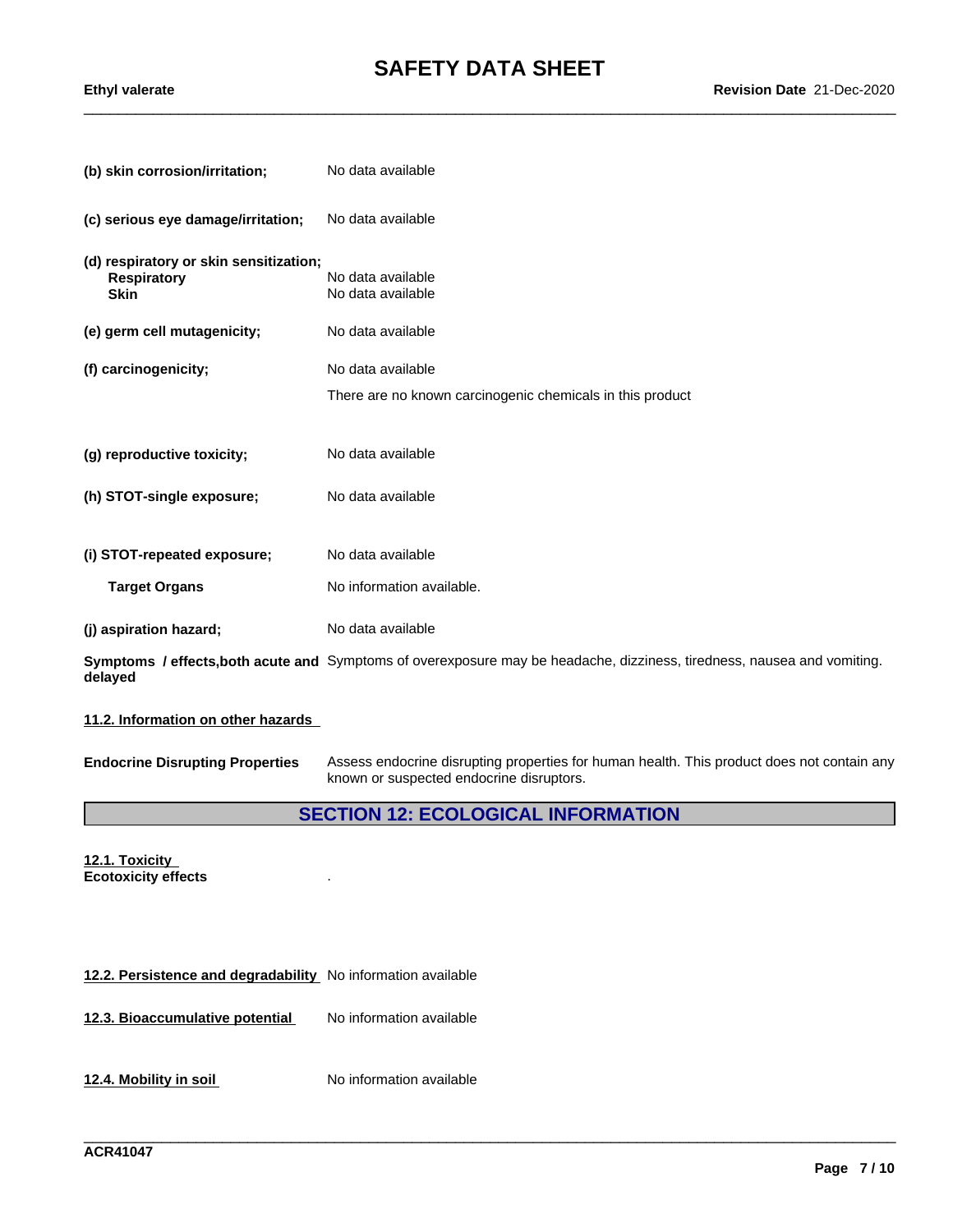# **SAFETY DATA SHEET**<br>Revision Date 21-Dec-2020

| <b>Ethyl valerate</b>                                                                                  | <b>Revision Date 21-Dec-2020</b>                                                                                                 |
|--------------------------------------------------------------------------------------------------------|----------------------------------------------------------------------------------------------------------------------------------|
| 12.5. Results of PBT and vPvB<br>assessment                                                            | No data available for assessment.                                                                                                |
| 12.6. Endocrine disrupting<br>properties<br><b>Endocrine Disruptor Information</b>                     | This product does not contain any known or suspected endocrine disruptors                                                        |
| 12.7. Other adverse effects<br><b>Persistent Organic Pollutant</b><br><b>Ozone Depletion Potential</b> | This product does not contain any known or suspected substance<br>This product does not contain any known or suspected substance |

### **SECTION 13: DISPOSAL CONSIDERATIONS**

#### **13.1. Waste treatment methods**

| <b>Waste from Residues/Unused</b><br><b>Products</b> | Waste is classified as hazardous. Dispose of in accordance with the European Directives<br>on waste and hazardous waste. Dispose of in accordance with local regulations.                                                                      |
|------------------------------------------------------|------------------------------------------------------------------------------------------------------------------------------------------------------------------------------------------------------------------------------------------------|
| <b>Contaminated Packaging</b>                        | Dispose of this container to hazardous or special waste collection point. Empty containers<br>retain product residue, (liquid and/or vapor), and can be dangerous. Keep product and<br>empty container away from heat and sources of ignition. |
| European Waste Catalogue (EWC)                       | According to the European Waste Catalog, Waste Codes are not product specific, but<br>application specific.                                                                                                                                    |
| <b>Other Information</b>                             | Waste codes should be assigned by the user based on the application for which the product<br>was used. Do not flush to sewer. Can be landfilled or incinerated, when in compliance with<br>local regulations.                                  |

### **SECTION 14: TRANSPORT INFORMATION**

### **IMDG/IMO**

| 14.1. UN number                  | UN3272         |
|----------------------------------|----------------|
| 14.2. UN proper shipping name    | ESTERS, N.O.S  |
| <b>Technical Shipping Name</b>   | Ethyl valerate |
| 14.3. Transport hazard class(es) |                |
| 14.4. Packing group              | Ш              |

#### **ADR**

| 14.1. UN number                  | UN3272         |
|----------------------------------|----------------|
| 14.2. UN proper shipping name    | ESTERS, N.O.S  |
| <b>Technical Shipping Name</b>   | Ethyl valerate |
| 14.3. Transport hazard class(es) |                |
| 14.4. Packing group              | Ш              |

#### **IATA**

| 14.1. UN number                  | UN3272                |
|----------------------------------|-----------------------|
| 14.2. UN proper shipping name    | ESTERS, N.O.S         |
| <b>Technical Shipping Name</b>   | Ethyl valerate        |
| 14.3. Transport hazard class(es) | З                     |
| 14.4. Packing group              | Ш                     |
|                                  |                       |
| 14.5. Environmental hazards      | No hazards identified |

**14.6. Special precautions for user** No special precautions required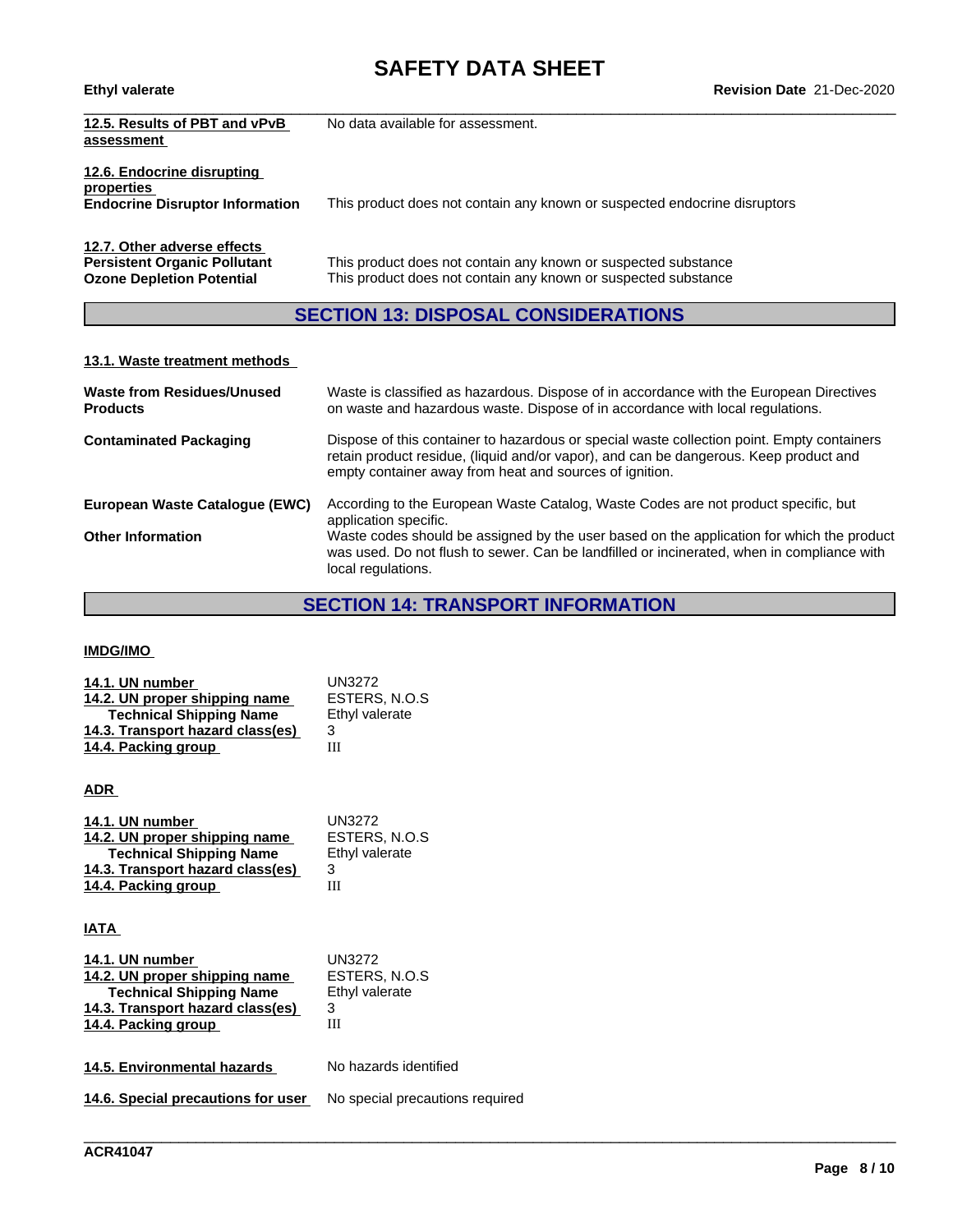#### **14.7. Maritime transport in bulk according to IMO instruments**

Not applicable, packaged goods

### **SECTION 15: REGULATORY INFORMATION**

#### **15.1. Safety, health and environmental regulations/legislation specific for the substance or mixture**

#### **International Inventories**

X = listed, Europe (EINECS/ELINCS/NLP), U.S.A. (TSCA), Canada (DSL/NDSL), Philippines (PICCS), China (IECSC), Japan (ENCS), Australia (AICS), Korea (ECL).

| Component                        | <b>EINECS</b>   | <b>ELINCS</b> | <b>NLP</b> | <b>TSCA</b> | DSL | <b>NDSL</b> | <b>PICCS</b> | <b>ENCS</b> | rrcon<br>:656 | <b>AICS</b> | <b>KECL</b>            |
|----------------------------------|-----------------|---------------|------------|-------------|-----|-------------|--------------|-------------|---------------|-------------|------------------------|
| Pentanoic acid,<br>ester<br>eth\ | $-726-$<br>208- |               |            |             |     |             |              |             |               |             | 140 <sup>1</sup><br>KE |
|                                  |                 |               |            |             |     |             |              |             |               |             |                        |

### Regulation (EC) No 649/2012 of the European Parliament and of the Council of 4 July 2012 concerning the export and **import of dangerous chemicals**

Not applicable

#### **National Regulations**

**WGK Classification** See table for values

| `omponent                                  | <br>Water<br>wwws,<br>Germanv<br>Classification | _uft<br>Class<br>Germany<br>. д., |
|--------------------------------------------|-------------------------------------------------|-----------------------------------|
| ethvl<br>. ester<br>'entanoıc acıd.<br>مصد | WGK2                                            |                                   |

**UK** - Take note of Control of Substances Hazardous to Health Regulations (COSHH) 2002 and 2005 Amendment

#### **15.2. Chemical safety assessment**

A Chemical Safety Assessment/Report (CSA/CSR) has not been conducted

### **SECTION 16: OTHER INFORMATION**

#### **Full text of H-Statements referred to undersections 2 and 3**

H226 - Flammable liquid and vapor

#### **Legend**

| <b>CAS</b> - Chemical Abstracts Service                                                                                             | <b>TSCA</b> - United States Toxic Substances Control Act Section 8(b) |
|-------------------------------------------------------------------------------------------------------------------------------------|-----------------------------------------------------------------------|
|                                                                                                                                     | Inventory                                                             |
| <b>EINECS/ELINCS</b> - European Inventory of Existing Commercial Chemical DSL/NDSL - Canadian Domestic Substances List/Non-Domestic |                                                                       |
| Substances/EU List of Notified Chemical Substances                                                                                  | Substances List                                                       |
| <b>PICCS</b> - Philippines Inventory of Chemicals and Chemical Substances                                                           | <b>ENCS</b> - Japanese Existing and New Chemical Substances           |
| <b>IECSC</b> - Chinese Inventory of Existing Chemical Substances                                                                    | <b>AICS</b> - Australian Inventory of Chemical Substances             |
| <b>KECL</b> - Korean Existing and Evaluated Chemical Substances                                                                     | NZIoC - New Zealand Inventory of Chemicals                            |
|                                                                                                                                     |                                                                       |
| <b>WEL</b> - Workplace Exposure Limit                                                                                               | <b>TWA</b> - Time Weighted Average                                    |
| <b>ACGIH</b> - American Conference of Governmental Industrial Hygienists                                                            | <b>IARC</b> - International Agency for Research on Cancer             |
| <b>DNEL</b> - Derived No Effect Level                                                                                               | Predicted No Effect Concentration (PNEC)                              |
| <b>RPE</b> - Respiratory Protective Equipment                                                                                       | LD50 - Lethal Dose 50%                                                |
| <b>LC50</b> - Lethal Concentration 50%                                                                                              | <b>EC50</b> - Effective Concentration 50%                             |
| <b>NOEC</b> - No Observed Effect Concentration                                                                                      | <b>POW</b> - Partition coefficient Octanol: Water                     |
| <b>PBT</b> - Persistent, Bioaccumulative, Toxic                                                                                     | <b>vPvB</b> - very Persistent, very Bioaccumulative                   |